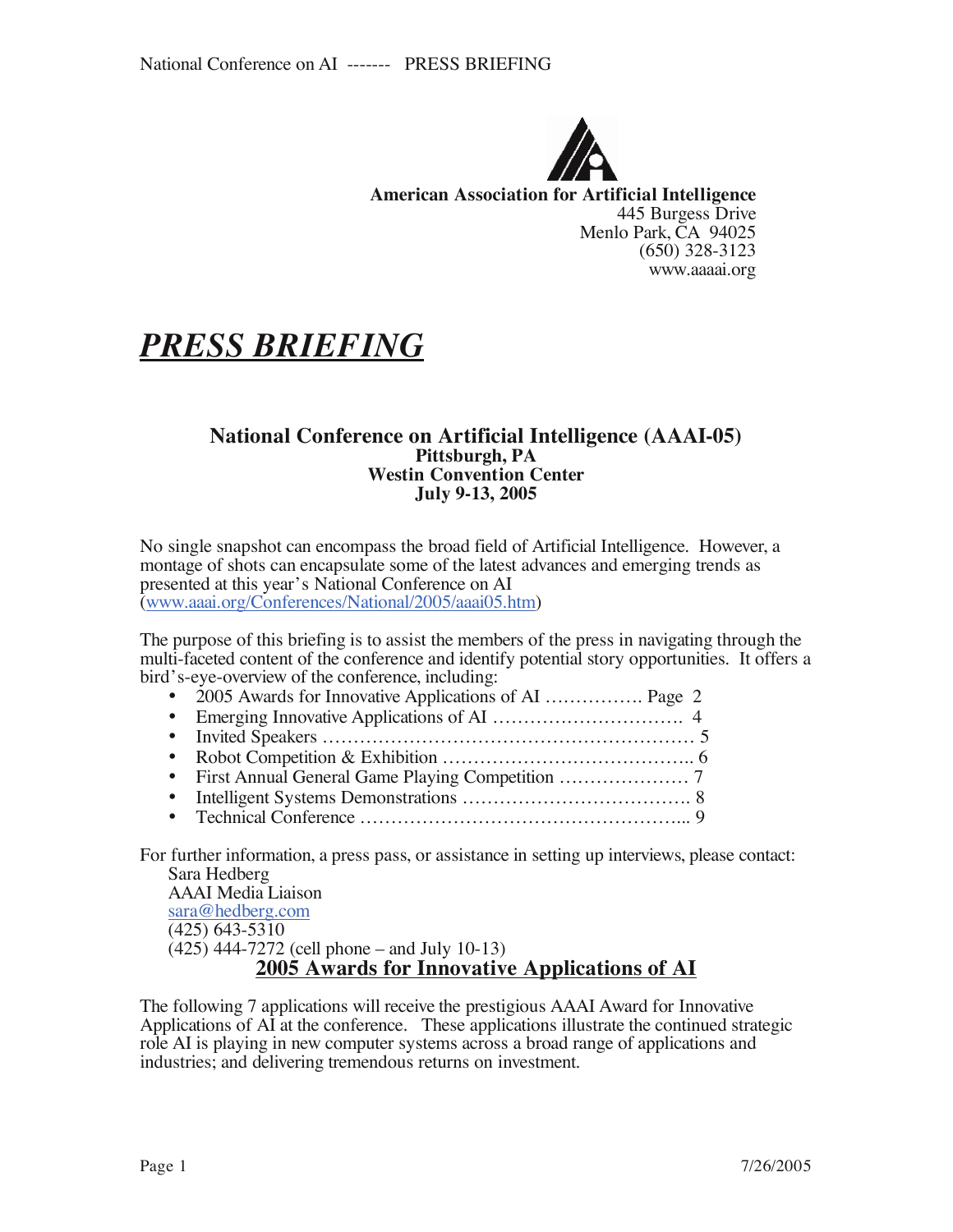This year's award winners show that recently-deployed, cutting edge AI applications can be found around the world in industries as disparate as finance, transportation and aerospace; they can be found running operations under the ground, on the ground, in the ocean, in the air, and into space; and they can be found assisting engineers, insurance underwriters, F-18 pilots and genomic research scientists.

These winners join a stellar group of 16 years of award winners. (For award winners from 2003 and 2004, see the IAAI Conference Backgrounders at http://aaai.org/Pressroom/Backgrounders/backgrounders.html.)

This year's awards go to:

• **General Electric Company / Genworth Financial Automating the underwriting of insurance applications** Those watching this year's Wimbledon Tennis Championships on TV have likely been entertained by the Genworth advertisements featuring Andre Agassi with his wife Steffi Graff and their wunderkind son. Look under the covers of this \$98 billion company with annual sales of \$11 billion, and you will find an innovative AIbased underwriting system that is giving this insurance giant a competitive

advantage. The automated underwriting system processes 3,500 applications per week for Long Term Care insurance, with near 100% accuracy. This has improved decision consistency, significantly reduced the number of incorrect decisions, and saved an estimated \$500,000 annually in phone interviews previously required for additional information. In May of 2004, Genworth Financial was spun off from the General Electric Company. At the time of the IPO, stock analysts specifically cited this advanced technology as one of the key advantages GNW has over its competitors.

#### • **ConfigWorks, University Klagenfurt and Bausparkasse Wustenrot (Austria)**

#### **Knowledge-based interactive sales tool for financial services**

This software assists sales representatives in determining personalized financial service portfolios for their customers. Commercially introduced in 2003, FSAdvisor is licensed to a number of major financial service providers in Austria. The tool is generalizable to non-financial areas and has been implemented as an advisor for customers shopping online for digital cameras.

#### • **MTR Corporation for the Hong Kong subway system**

**Automatic planning and scheduling of maintenance and repair work** The Hong Kong MTR metro system carries 2.4 million passengers each weekday, compared with New York's subway system which carries roughly one-tenth that number daily. Despite the volume of traffic, the Hong Kong subway was punctual more than 99% of the time in 2004. Each night the system is shut down at midnight for only 4 to 5 hours, during which time all necessary maintenance and repair work is performed. The AI based system streamlines scheduling this work -- maximizing the number of jobs done while ensuring operational safety and resource availability.

#### • **DCS Corporation for the U.S. Navy and Marine Corps**

**Planning software to load, store and release weapons for the F-18 aircraft** determine flight restrictions, create safe weapon release sequences and determine weapons delivery restrictions throughout the entire flight scenario for F-18 aircraft. The new AI-based system replaces a legacy software system that was cumbersome,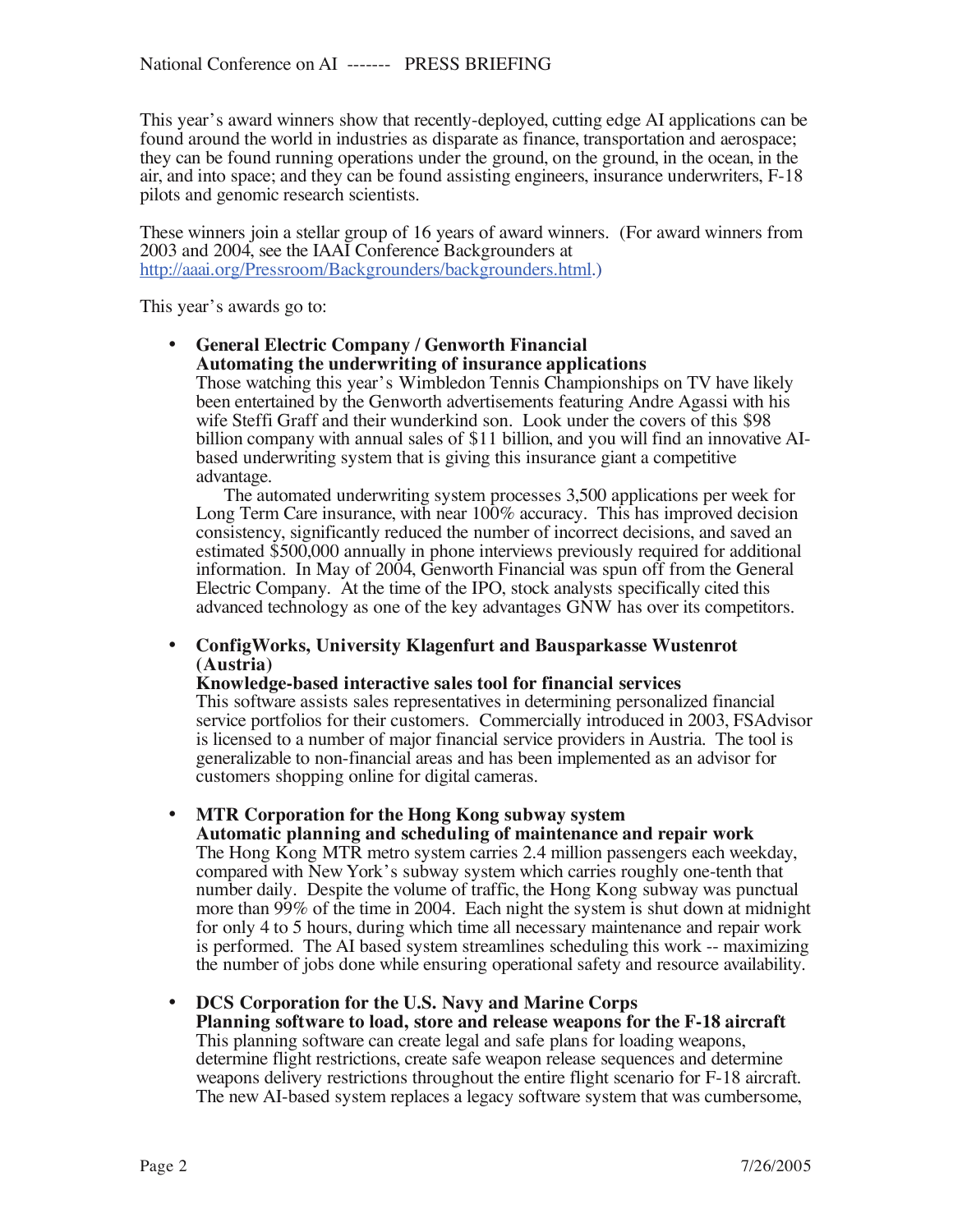slower and hard to change. This system has been in use by the Super Hornet community (pilots, etc.) for approximately 2.5 years.

#### • **NOAA (National Oceanic and Atmospheric Administration) and Northrop Grumman**

**Decision support system for monitoring U.S. maritime environment** In support of NOAA's mission goal of ensuring safe, efficient and environmentally sound maritime commerce, this AI-based application helps NOAA personnel monitor, process and disseminate maritime sensors-based information. This is especially important as 98% of all cargo entering the U.S. passes through our Nation's ports and harbors. Nearly half of this cargo is classified as hazardous.

#### • **NASA – Kennedy Space Center and University of Central Florida Autonomous monitoring of the Space Shuttle's telemetry stream during ground operations**

This system aids engineers with monitoring the data stream from the Space Shuttle and its ground equipment including environmental controls and hardware that loads propellant. It currently monitors some 50,000 temperatures, pressures, flow rates, liquid levels, turbine speeds, voltages, currents, valve positions, switch positions, and many other parameters that must be controlled and monitored. The system handles an incoming data stream that averages 1,800 changes per second, and 18,000 changes per second peak at launch. The system has been used for over half a year, with more and more Shuttle engineers relying on the system each month. The system was interfaced to and integrated with a legacy launch system. It is now being adapted to monitor shuttle real-time launch countdown activities.

### • **Texas A&M University**

#### **Automated crystallographic protein structure determination**

This software application uses a variety of AI techniques to automate the process of determining the 3D structure of proteins by x-ray crystallography. It is being used by crystallographers around the world – both in industry and academia, saving up to weeks of effort to determine the structure of just one protein. Such techniques are critical to the structural genomics initiative, a worldwide effort to determine the 3D structure of all proteins in a high-throughput mode, thereby keeping up with the rapid growth of genomic sequence databases.

# **Emerging Innovative Applications of AI**

In addition to the award-winning applications that are fully deployed, the Innovative Applications of AI (IAAI-05) conference recognizes emerging applications that are using AI techniques in ways that demonstrate significant promise. While still experimental, this year's eleven recognized emerging applications point the way to a number of trends:

#### **Intelligent Web Services**

• Auto-categorization of Web-based pictures of people (Google and Carnegie Mellon University)

#### **Anti-terrorism / Emergency Response**

- Simulator for teaching police force allocation in urban environments (University of Fortaleza, Brazil)
- Training Tool to coordinate various disaster/emergency response entities (e.g., fire engines, police cars, etc.) (University of Southern California, Carnegie Mellon University)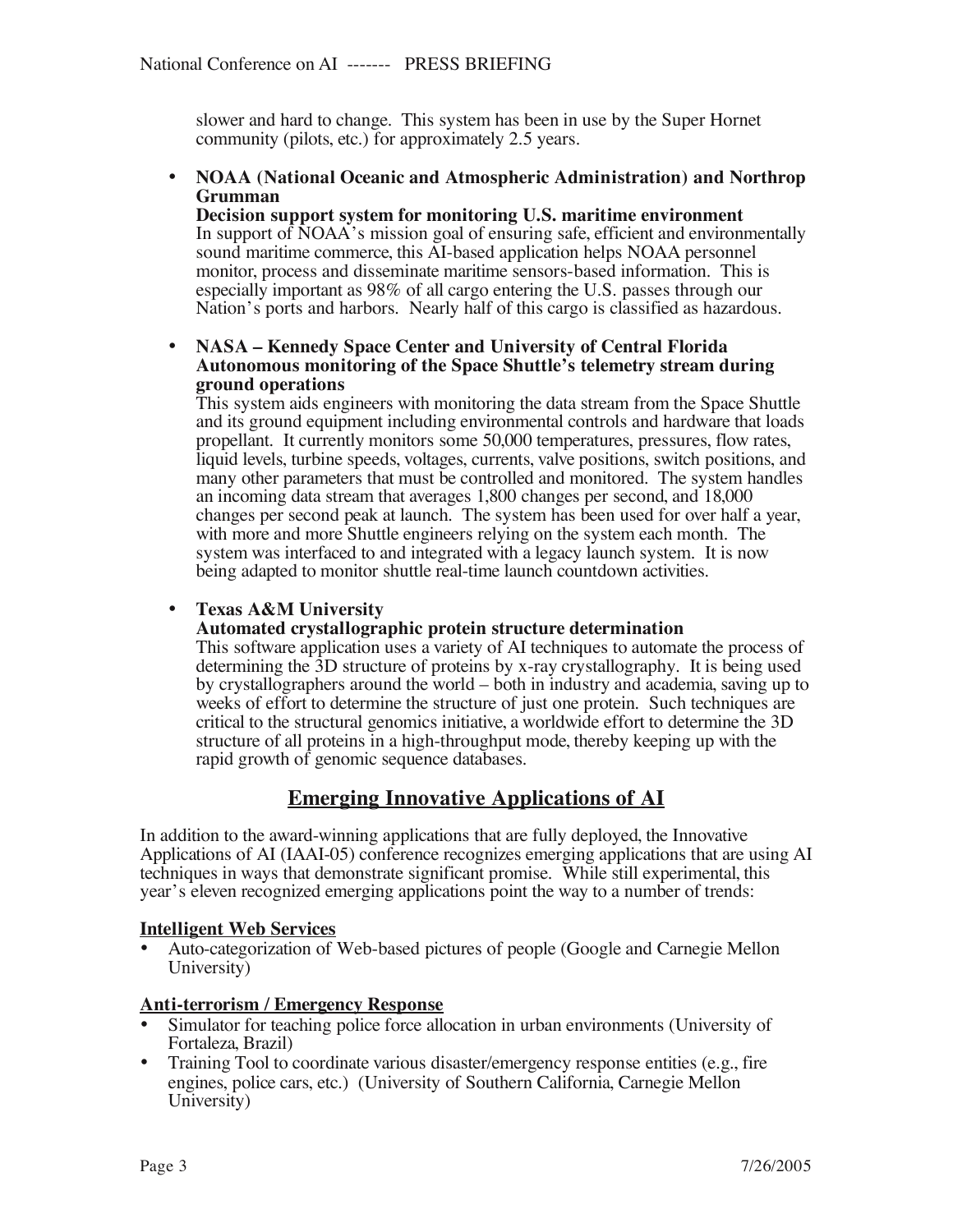#### **Health Care**

- Autonomous long-term patient health monitoring using a network of lightweight sensors (Childrens Hospital Los Angeles/University of Southern California)
- Recognize user activity (e.g., falls, shock, etc.) from sensors (Rutgers University)

#### **Computer Science**

- Network security risk assessment and monitoring (Cycorp)
- Autonomic self-reconfiguring computer systems (IBM India, IBM Zurich)<br>• AI for adaptive games (Lehigh University: Maastricht University. The Nethe
- AI for adaptive games (Lehigh University; Maastricht University, The Netherlands; Naval Research Laboratory)

#### **Intelligent Environments**

• Automatic learning system to automate the intelligent environment (University of Texas at Arlington)

#### **Electric Power Industry**

• Multiobjective Optimization of Power Distribution System Operations (Boreas Group, Maverick Technologies America)

#### **Aerospace**

• Deep Space Network Scheduling (Jet Propulsion Laboratory, Caltech)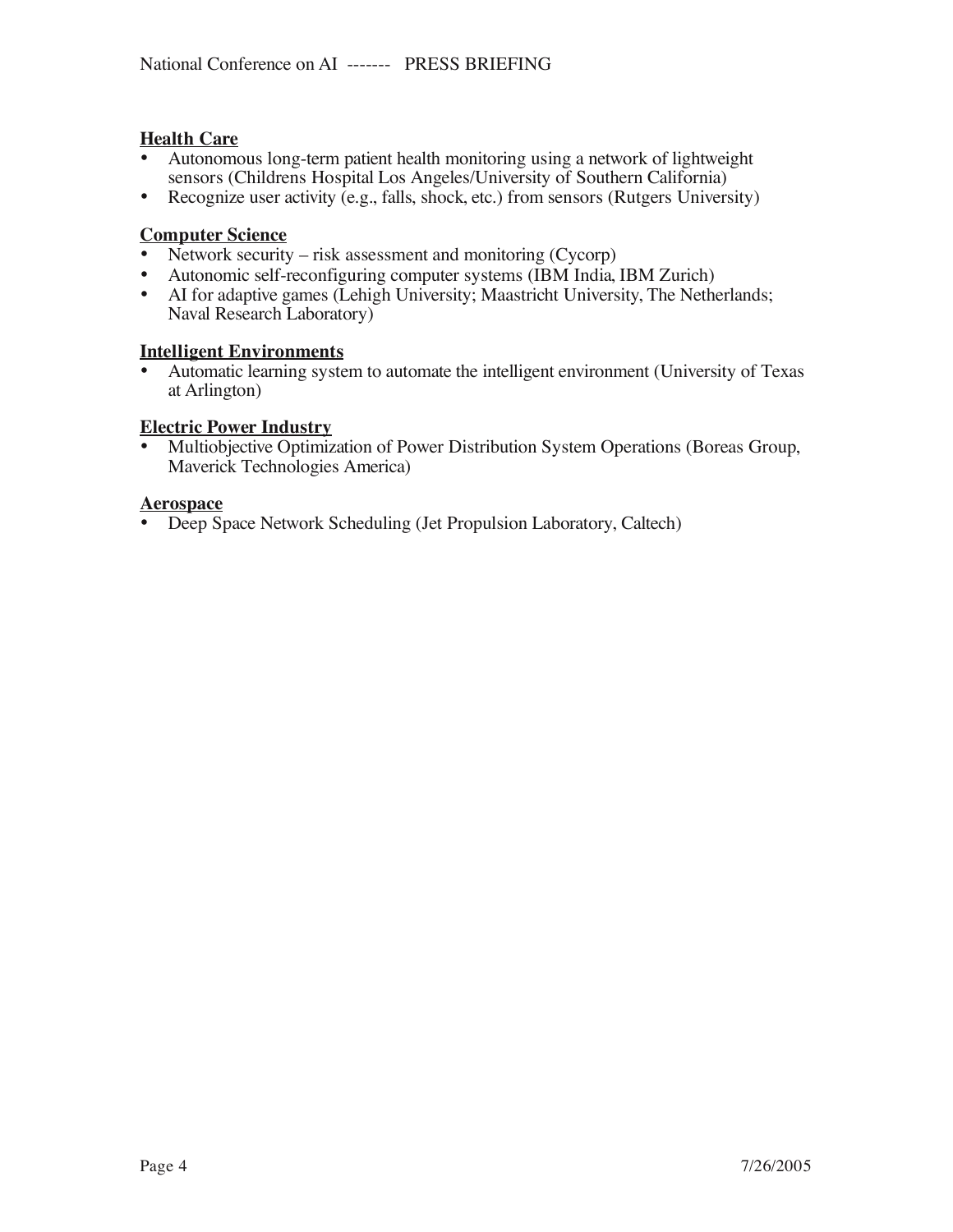# **Invited Speakers**

This year's invited speakers highlight several areas where AI is playing a prominent role. These internationally recognized experts are very highly regarded in the AI research community. See http://www.aaai.org/Conferences/National/2005/speakers05.html for details about their talks and a brief bio. Some of the invited speakers include:

#### **The State of AI**

- \* Marvin Minsky -- The keynote speaker is the colorful and provocative *Marvin Minsky*, cofounder of the MIT AI Laboratory and one of the founding fathers of AI.
- \* Ronald J. Brachman AAAI Presidential Address "(AA)AI: More than the Sum of its Parts"

#### **Intelligent Web services**

- James Hendler IAAI-05 Robert S. Engelmore Memorial Lecture "Knowledge as Power: A View from the Semantic Web"
- \*  $Jay M. Tenenbaum$ <br>"AI Meets Web 2.0: Building the Web of Tomorrow Today"

# **Science / Computer Science**

"From AI Winter to AI Spring: Can a New Theory of Neocortex Lead to Truly Intelligent Machines?"

<sup>\*</sup> Martin Keane<br>"Real World Applications of Genetic Programming: Circuits, Optics, Dynamic System Control"

- **AAAI-05 Invited Speakers**
- -
- 
- 
- \* Tucker Balch, *Georgia Institute of Technology*<br>
"How Can AI and Robotics Help Us Understand Social Animal Behavior?"<br>
\* Chitta Baral, *Arizona State University*<br>
"From Knowledge to Intelligence Building Blocks and App Representation"
- \* Dana S. Nau, *University of Maryland* "May All Your Plans Succeed!"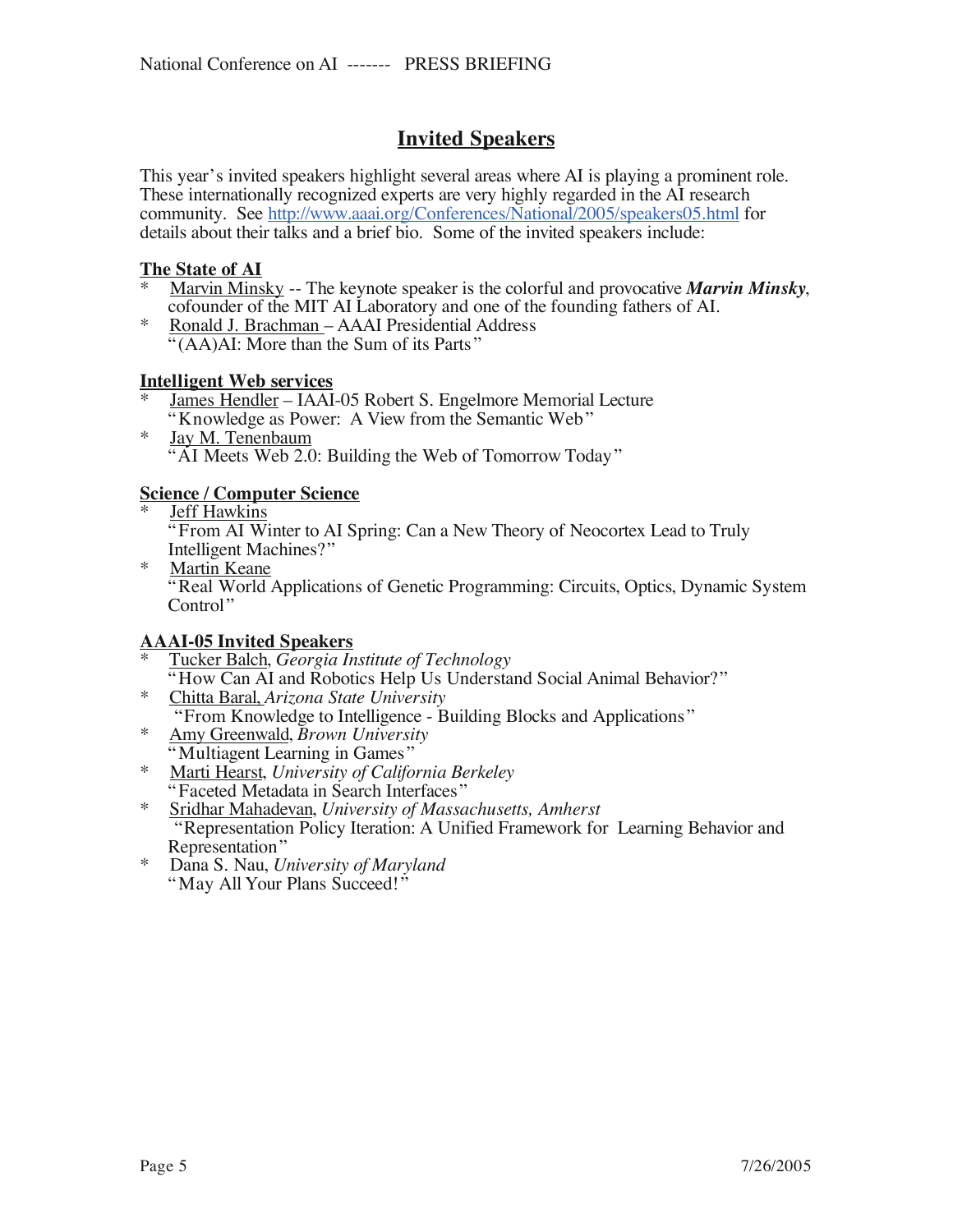# **Robot Competition and Exhibition**

The 14<sup>th</sup> annual Robot Competition and Exhibition

(http://aaai.org/Conferences/National/2005/robots05.html) once again brings together teams from universities, colleges, and research laboratories to compete and to demonstrate cutting edge, state of the art research in robotics and artificial intelligence.

This year the program will include the following events:

- **Robot Challenge** The goal of the Robot Challenge is to work toward the development an interactive social robot. Toward that end, the challenge requires a robot participate in the AAAI conference. Aspects of conference participation goals include locating the conference registration desk, registering for the conference, performing volunteer duties, and presenting a talk (and answering questions) at a prescribed time and location. Additionally, the robot should socially interact with other conference participants.
- **Scavenger Hunt** Robots search the conference hotel area for a checklist of given objects such as people or information located at specific locations or at a specific time. This task will require robots to navigate and map a dynamic area with moving objects and people in order to acquire objects and satisfy a checklist.
- **Open Interaction Task** Robots search the conference hotel area for a checklist of given objects such as people or information located at specific locations or at a specific time. This task will require robots to navigate and map a dynamic area with moving objects and people in order to acquire objects and satisfy a checklist.
- **Robot Exhibition** The mission of the Robot Exhibition is to demonstrate state of the art research in a less structured environment than the competition events. The exhibition gives researchers an opportunity to showcase current robotics and embodied-AI research that does not fit into the competition tasks.
- **Mobile Robot Workshop** The robot events culminate with a workshop where participants describe the research behind their entries.

A list of teams entering this year's Robot Competition, representing many leading government and university research groups, can be found on the Website listed above.

# !**New!!! First Annual General Game Playing Competition**

A new addition to the National Conference on AI is the First Annual General Game Playing Competition (http://aaai.org/Conferences/National/2005/games05.html). General game players are computer systems able to accept formal descriptions of arbitrary games and able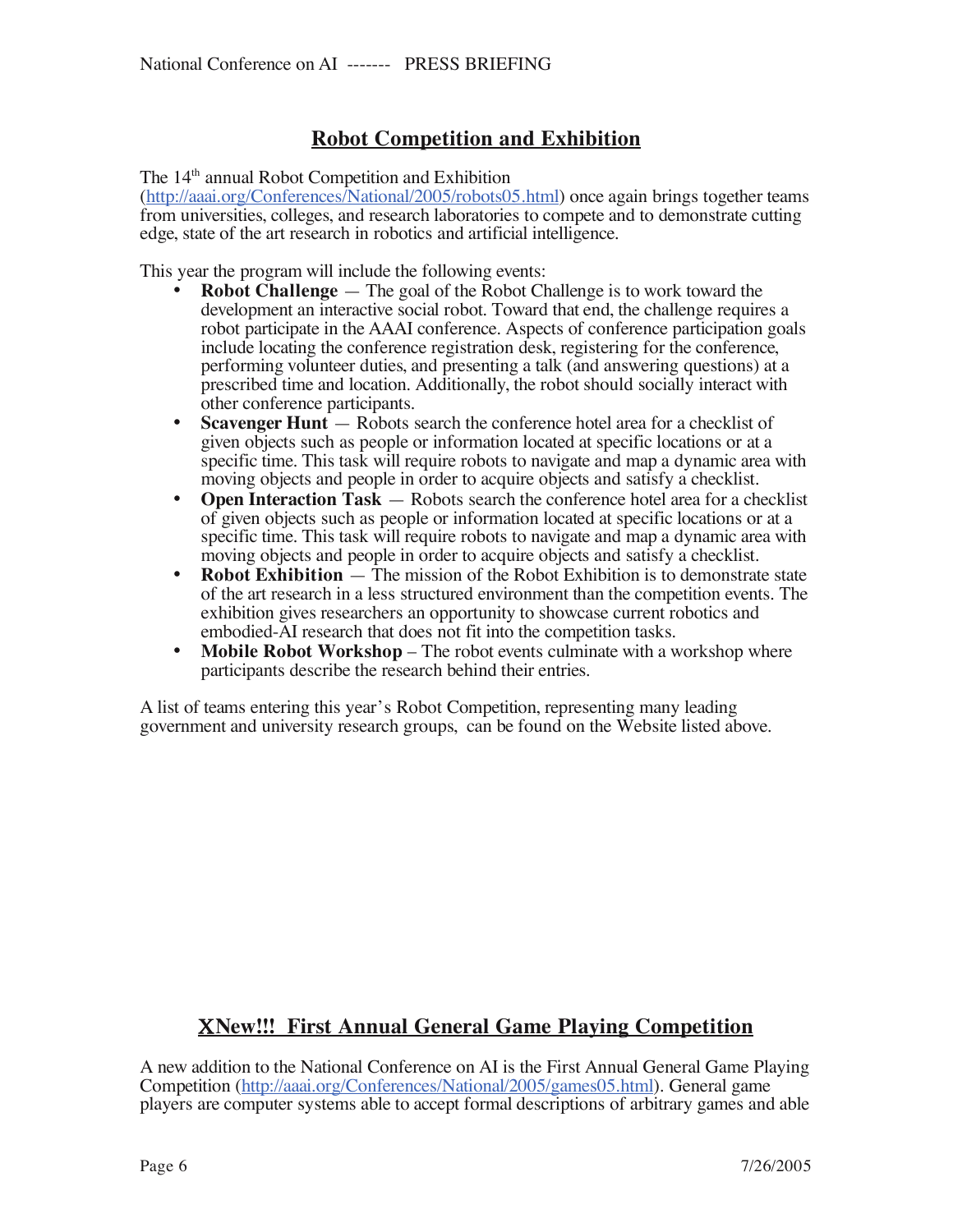to play those games effectively without human intervention. General game playing systems are characterized by their use of general cognitive information-processing technologies (such as knowledge representation, reasoning, learning, and rational behavior). Unlike specialized game playing systems (such as Deep Blue, the chess playing computer system developed by IBM that beat world chess champion Garry Kasparov in 1997), they do not rely on algorithms designed in advance for specific games. A \$10,000 prize will go to the winner. (No human players allowed.)

#### **The Competition**

The AAAI competition is designed to test the abilities of general game playing systems by comparing their performance on a variety of games. The competition consists of two phases: a qualification round and a runoff competition.

In the qualification round, entrants play several different types of games, including single player games (such as maze search) and multiplayer games (such as tic-tac-toe or some variant of chess), including games with both competitors and cooperators. In some cases, the game is exhaustively searchable (as in tic-tac-toe); in other cases, this is not possible (as in chess). Players have to handle all of these possibilities. Entrants are evaluated on the basis of consistent legal play and ability to attain winning positions; the best advance to the second round.

In the runoff round, the best of the qualifiers are pitted against each other in a series of games of increasingly complexity. The entrant to win the most games in this round will be the winner of the overall competition.

Note that, prior to the competition, players are told nothing about the games to be played. The rules of all games are transmitted to the players electronically at the beginning of each game. A general game playing system must be able to read the rules for each game, receive runtime information from the game manager, and inform the manager of its moves.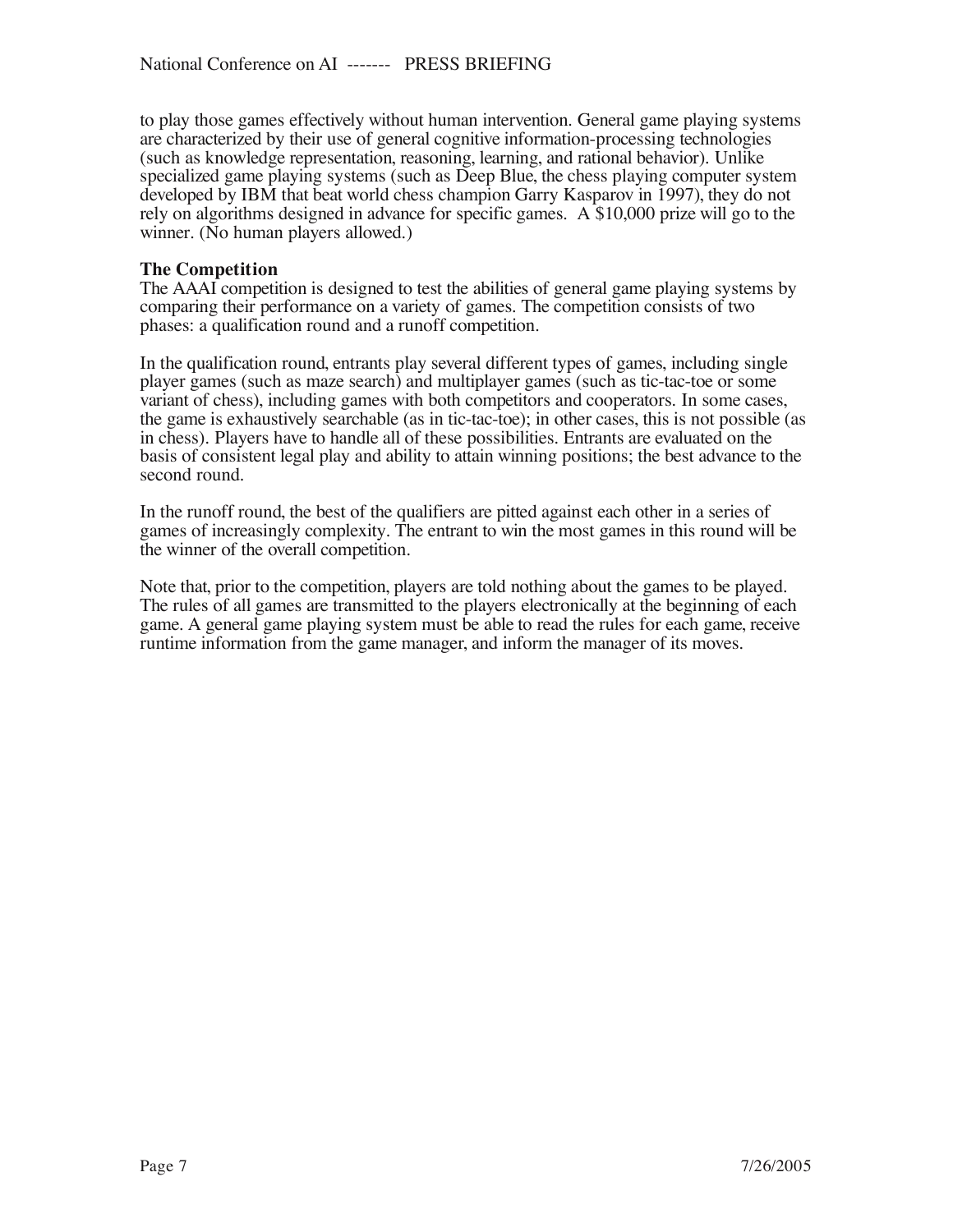# **Intelligent Systems Demonstrations**

The Intelligent Systems Demonstrations showcase state-of-the-art AI implementations and provides researchers with an opportunity to show their research in action.

This year's 22 demonstrations cover an impressive range of domains: natural languagae understanding, robotics, game-playing, cognitive aides, Semantic Web, bio informatics, automated deductions, musical indexing, intelligent system design aides, and much more. Examples of applications include:

#### **Anti-terrorism / Emergency response**

- Communication and collaboration among various emergency response teams (police, file, security and other) over an ad hoc urban wireless network testbed in Philadelphia
- A personal cognitive assistant that can acquire expertise in intelligence analysis directly from intelligence analysts, can train new analysts, and can help analysts in their work.

#### **Intelligent Web services**

• Swoogle: Searching for knowledge on the Semantic Web

#### **Science / Computer Science / Robots**

- Using AI for Cancer Diagnosis and Biomarker Discovery
- Evolution of an Empathetic Digital Entity: Phase One
- Remote Supervisory Control of a Humanoid Robot